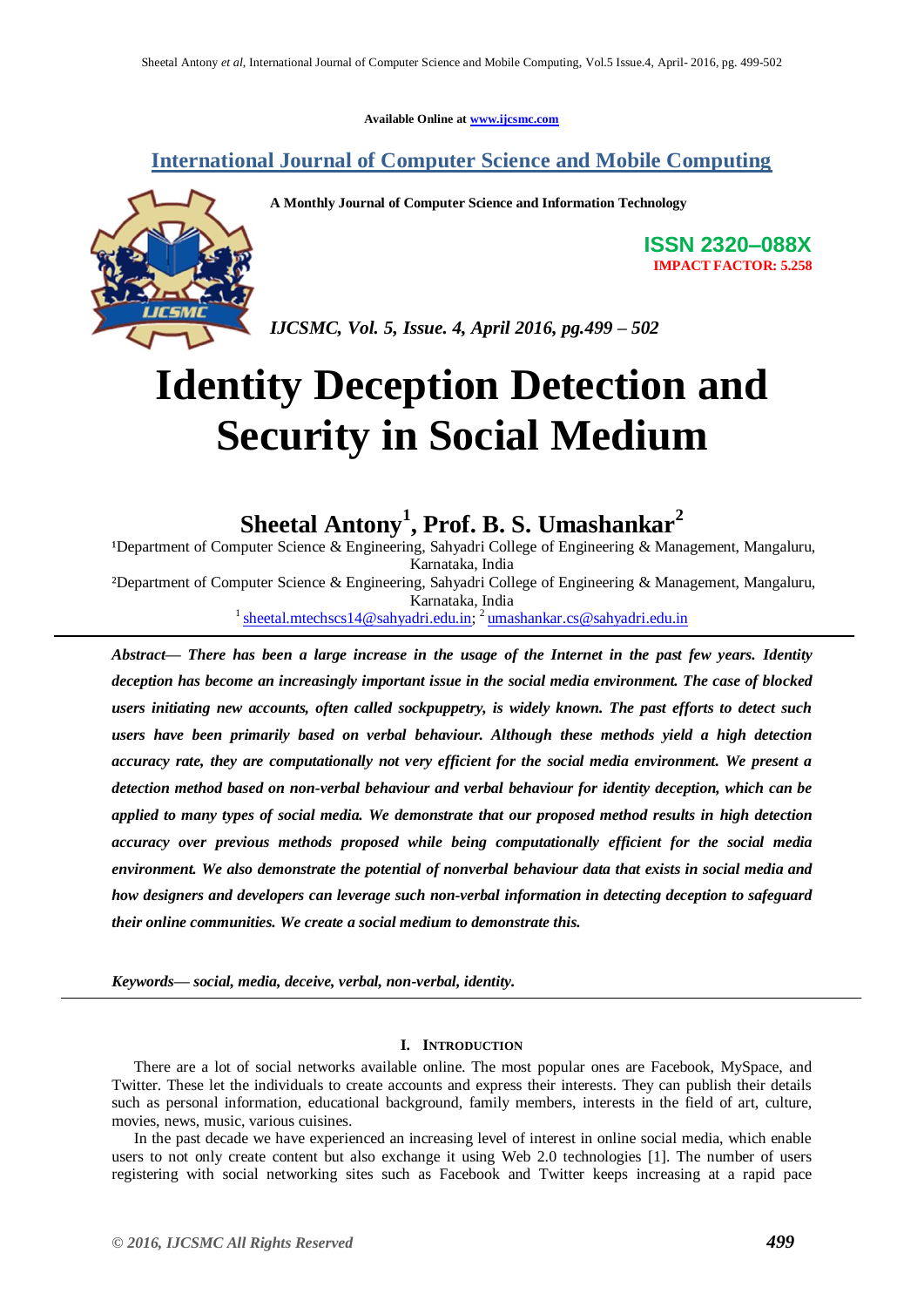amounting to 82 percent of the world's online population [2]. Social network usage has increased by 64% since 2005 [3].

The ease with which we can generate online pro les at a low cost has also led to ample opportunities for identity deception, which at times can have fatal consequences. A recent well-known example is the case of a mother pretending to be a teenage boy on the social networking site MySpace in order to obtain information from a teenage girl eventually leading to the girl committing suicide [4].

Other social media services such as collaborative projects have to engage in "cat-mouse" games by constantly having to block user accounts for individuals joining in with different account names not long after a block has been applied.

Solutions have been proposed that can assist in detecting multiple accounts owned by the same in-dividual but their effectiveness vary in terms of computational efficiency and complexity of practical implementation depending on the availability of the appropriate data [5], [6]. Moreover, these past methods have mainly focused on detecting deception through verbal communication (e.g., speech or text) and have ignored the potential of non-verbal (e.g., user activity or movement) deception detection, which has shown high success rates in the offline world [7], considering that nonverbal cues are 4.3 times more powerful than verbal cues in face-to-face communication [8].

In this paper we propose a novel approach that makes use of user verbal and non-verbal behaviour data in social media in order to detect multiple account identity deception.

# **II. LITERATURE SURVEY**

#### *A. The Deception Scenario:*

Deception is when we try to transfer false information purposefully to cheat a particular person. The person who is deceived is unaware that he/she has been cheated. In this scenario we have a sender who is sending a message using a channel through which communication is taking place. There is a receiver who receives the message from a sender. The receiver is expecting the communication to be from a particular sender who is authentic. [2]

Deception detection theories are divided into those that are based on leakage cues (cues sent by the deceiver unwillingly due to factors such as cognitive overload) and strategic decisions (cues indicative of deception that are willingly transmitted by a deceiver in order to ensure deception success). To detect deception, both categories pick up cues from verbal and non-verbal communications. Human deception detection is arguably the most widely used method. Individuals can pick up cues from the environment in which an interaction takes place (e.g., a photograph that looks edited) with a deceiver and interpret these cues by understanding a deceiver's goals. The most critical factor in detecting deception is the time, which can vary from days to months, until a truth is uncovered by a previously deceived individual.

A particular issue with identity deception in social media is the presence of multiple identities by one user. Both online and offline studies have been conducted in an attempt to solve the problem of detecting duplicate account records. Wang et al. [3] in their study attempted to identify duplicate records in a criminal database using a variety of similarity-based detection algorithms. Attributes such as name, address, social security number and date of birth from a criminal database were compared as strings using a string comparator and the level of disagreement for these items was obtained between different user records.

Furthermore, they obtained the overall disagreement between records based on these attributes, and those matches that had a disagreement below a certain threshold were considered as the same account. The most direct solution to identify duplicates in a database with the highest accuracy is a cross-comparison for the full length of accounts in a database.

#### *B. Motivation for Deception*

When a deceiver transfers false information purposefully they will definitely have some motives though some people do it to while away time. The person who is going to deceive i.e. the deceiver will do that because of the gain he/ she is going to receive from the mystification. The motivation may be instrumental or goal-driven, relational and identity driven goals. The intention of the deceit may be either to actually harm due to spitefulness. It may be only a genial sign of the amiability [1].

# *C. Related Works*

A deceiver's goal is to use everything at his/her disposal to keep a low suspicion from his/her target and this applies to both verbal and non-verbal behaviours. There is also a moral cost for a deceiver that wills affect the likelihood of using deception [5]. The software design of the social medium also affects deception through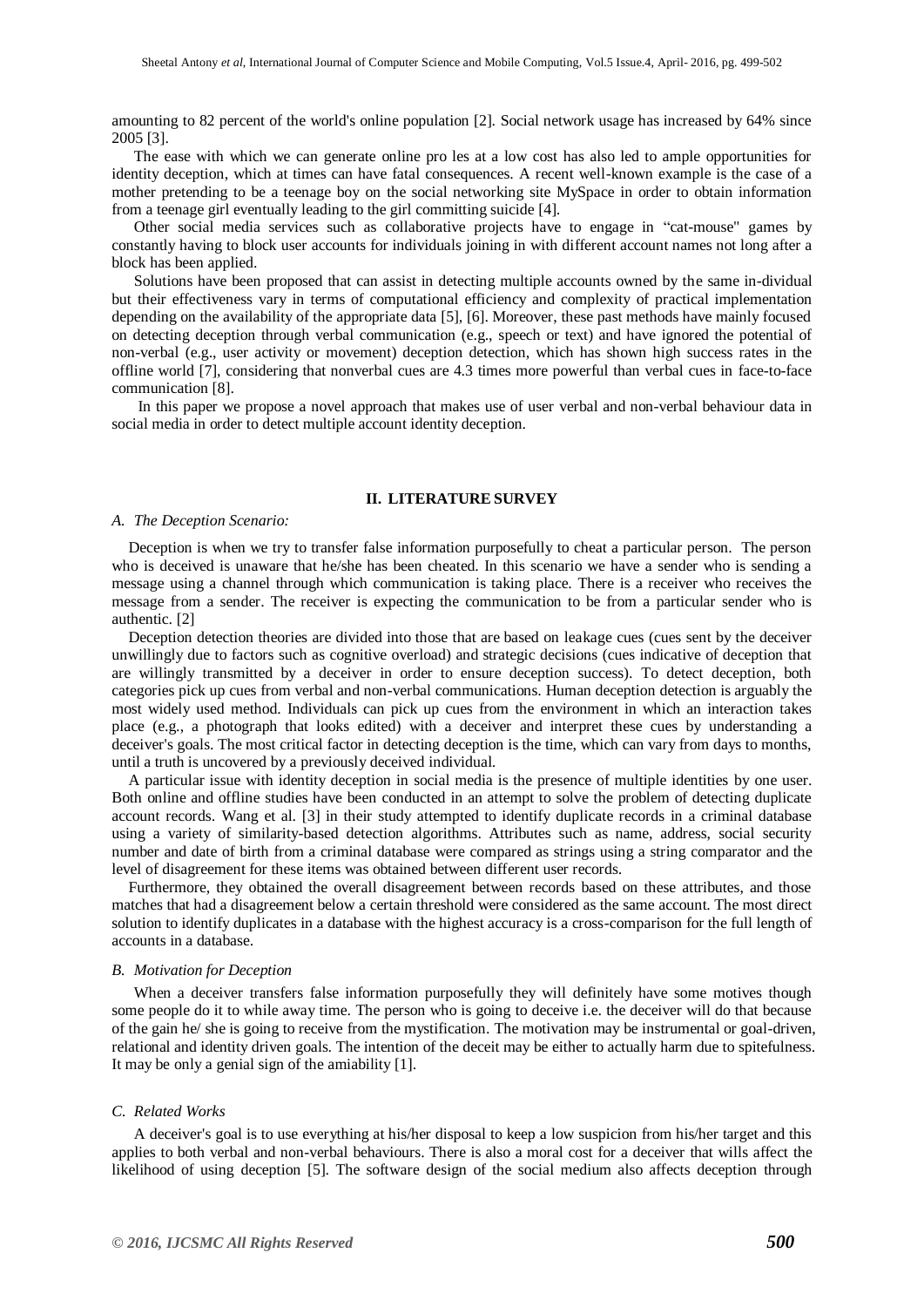factors such as the perceived level of security provided by the system along with mechanisms that enhance trust and make assurances [6]. The deceptive action transmitted through cyberspace also has attributes such as the number of targets and the expiry date associated with it that influence its success. Finally, a victim's ability to detect deception is an important factor that influences deception success. Humans have been consistently shown to be bad deception detectors [7].

Michail Tsikerdekis and Sherali Zeadally [1] used the various non-verbal behaviors to identify the mystification. Various aspects come under the non-verbal behavior. The style in which the user messages, the way they navigate through the social media, their behavioural patterns.

In this paper they tried to identify the deceit when the same attacker creates many accounts providing fake information. When the person would be blocked, they create another account.

 This approach focuses on the activities of the user. It protects the privacy of users. It does not leak the personal account information of the users. Thus using this method, we can identify the same user does deceit using many accounts. The deceitful activities are predicted. Thus there can be a prevention of the unusual activities that will cause harm to the users.

This paper provides a future scope to combine verbal behavior with non-verbal behavior. Thus in our work we will use the combination of these two behaviours to identify the deception more effectively.

#### **III.MODEL AND ARCHITECTURE**

#### *A. Proposed System*

We are in a need of a system that can use verbal and non-verbal behavioural patterns to detect identity deception. We also need to provide a safe socializing environment for the users so that they can share their information safely.

#### *B. System Architecture*

The architectural design will show the conceptual model of the application. It shows the overall architecture of the system. In the figure 1, the various users login into the system after their account creation. The admin manages these users.

The details and the activities of the user are analysed and we detect if there is any deception. The details are verified in the database. If we detect any deception, we pose some security questions and test the user and alert the admin.



Fig. 1 System Architecture